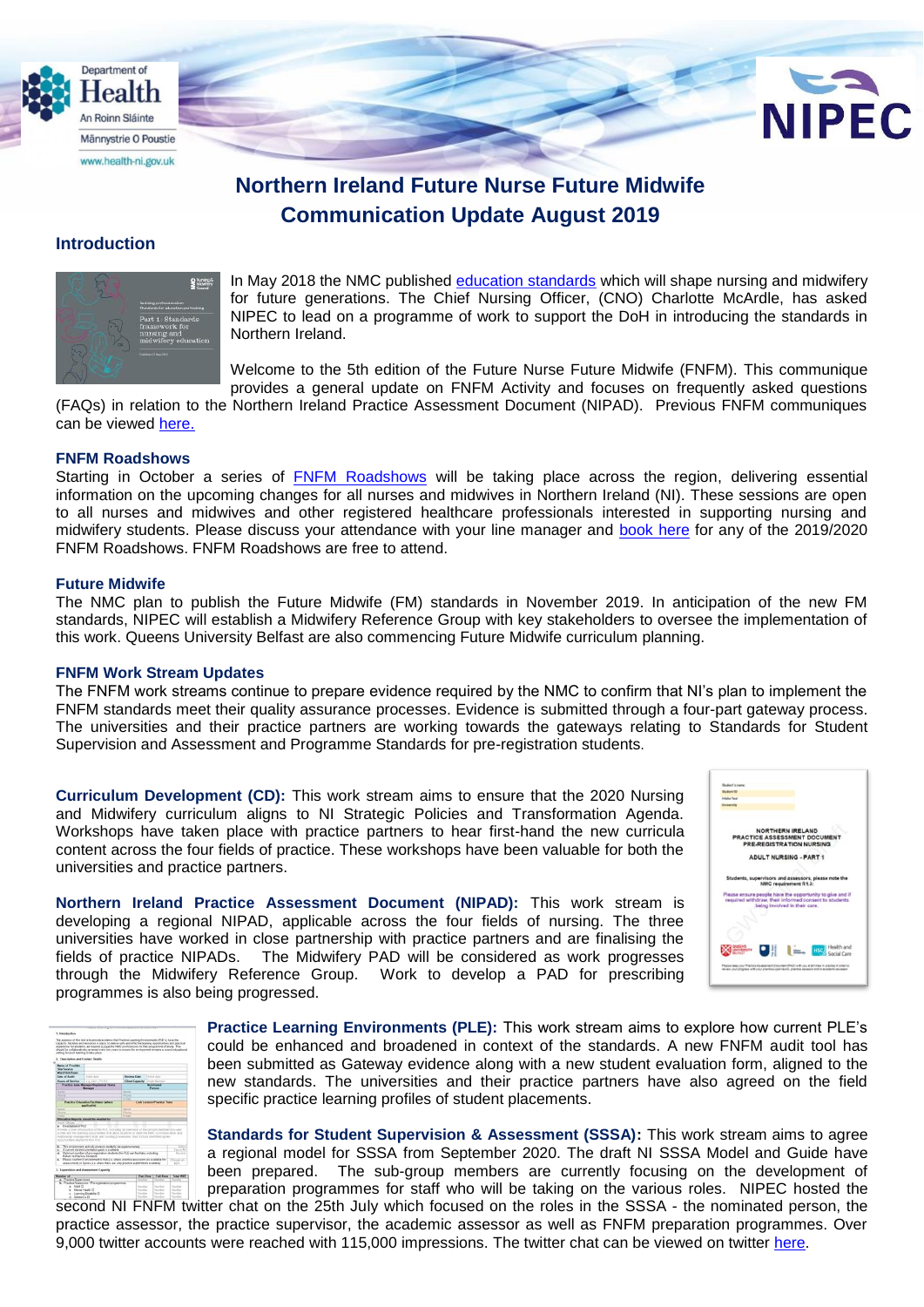## **NIPAD Frequently Asked Questions**

In March 2018 the CNO tasked the NI FNFM Implementation Project to develop a regional practice assessment document, applicable to all nursing students across the four fields of practice. This section provides additional information and FAQs relating to the NIPAD.

## **Q. What is the NIPAD?**

A. NIPAD is the regional practice assessment document for pre-registration nursing students in NI. It was developed to enhance consistency in supporting students in practice, alongside ensuring another layer of consistency in how and what students learn in practice.

The NIPAD, often referred to as a portfolio, is structured in two main sections:

- 1. The Ongoing Record of Achievement, which is composed of two sub parts
	- a. Records of Discussions
		- b. Evidence of Learning and Achievement
- 2. Assessment Documents for Formative and Summative Assessments

## **Q. How was the NIPAD developed?**

**A.** The NIPAD has been written in partnership with the universities and their practice partners along with a number of other key stakeholders including student nurses, representatives from the DoH, NIPEC and service users. Work has been undertaken to ensure the NIPAD is applicable to the four fields of practice. The NIPAD work stream also forged links with England, Scotland and Wales to share work and allow for some elements of each countries PAD's to be adapted and included, where identified as suitable.

## **Q. What is the purpose of the NIPAD?**

A. The NIPAD is designed to support and guide students and those supporting them towards successfully achieving the criteria set out in the [Future Nurse: Standards of proficiency for registered nurses and Standards for education and](https://www.nmc.org.uk/globalassets/sitedocuments/education-standards/future-nurse-proficiencies.pdf)  [training \(NMC 2018\).](https://www.nmc.org.uk/globalassets/sitedocuments/education-standards/future-nurse-proficiencies.pdf) It is therefore a record of a student's learning in practice, a tool to guide that learning and also a record of their achievements through the evidence developed and authenticated in practice.

#### **Q. When will the NIPAD be introduced?**

A. The NIPAD will be used from September 2020.

#### **Q. How will student learning be evidenced in the NIPAD?**

A. Developing evidence for the NIPAD is largely a self-determined process undertaken by the student. In order to achieve the required evidence the learning environment must incorporate opportunities for analysis of learning and facilitate an approach that encourages constructive dialogue between the student and the individuals who support them in practice. The NIPAD is the vehicle for this as it provides opportunities for these learning activities to take place, primarily through reflective processes and discussion.

#### **Q. How will the progression of student learning be evidenced in the NIPAD?**

A. Evidence of learning will be recorded in the NIPAD by the student. This evidence should be developmental and incremental as students should show an increase in their critical understanding and application of knowledge and skills as they work towards being autonomous in their practice, leading and coordinating care and demonstrating professional attributes**.**

#### **Q. How will evidence be authenticated in the NIPAD?**

A. All evidence in the NIPAD is required to be authenticated by a practice supervisor, practice assessor or link lecturer/practice tutor/academic assessor. In signing to authenticate evidence, this individual is verifying that the student did what they have claimed to have done, that it was done to standard, and that the content of the evidence reflects their performance.

#### **Q. What are the assessment criteria in the NIPAD**?

A. Assessment criteria in the NIPAD are based on the NMC Future Nurse: Standards of Proficiency for Registered Nurses and Standards for Education and Training (NMC 2018). These proficiencies have been designed by the NMC to apply across all four fields of nursing practice, in Parts 1, 2 and 3.

#### **Q. When should the NIPAD be used?**

A. The student should provide their NIPAD to their practice assessor within the first two days of practice learning. Students should keep their NIPAD with them at all times for review of progress and to document development and learning needs. The NIPAD contains a signature log and this should be completed by anyone who makes an entry into a student's NIPAD. It is used to verify the authenticity of signatures within the NIPAD.